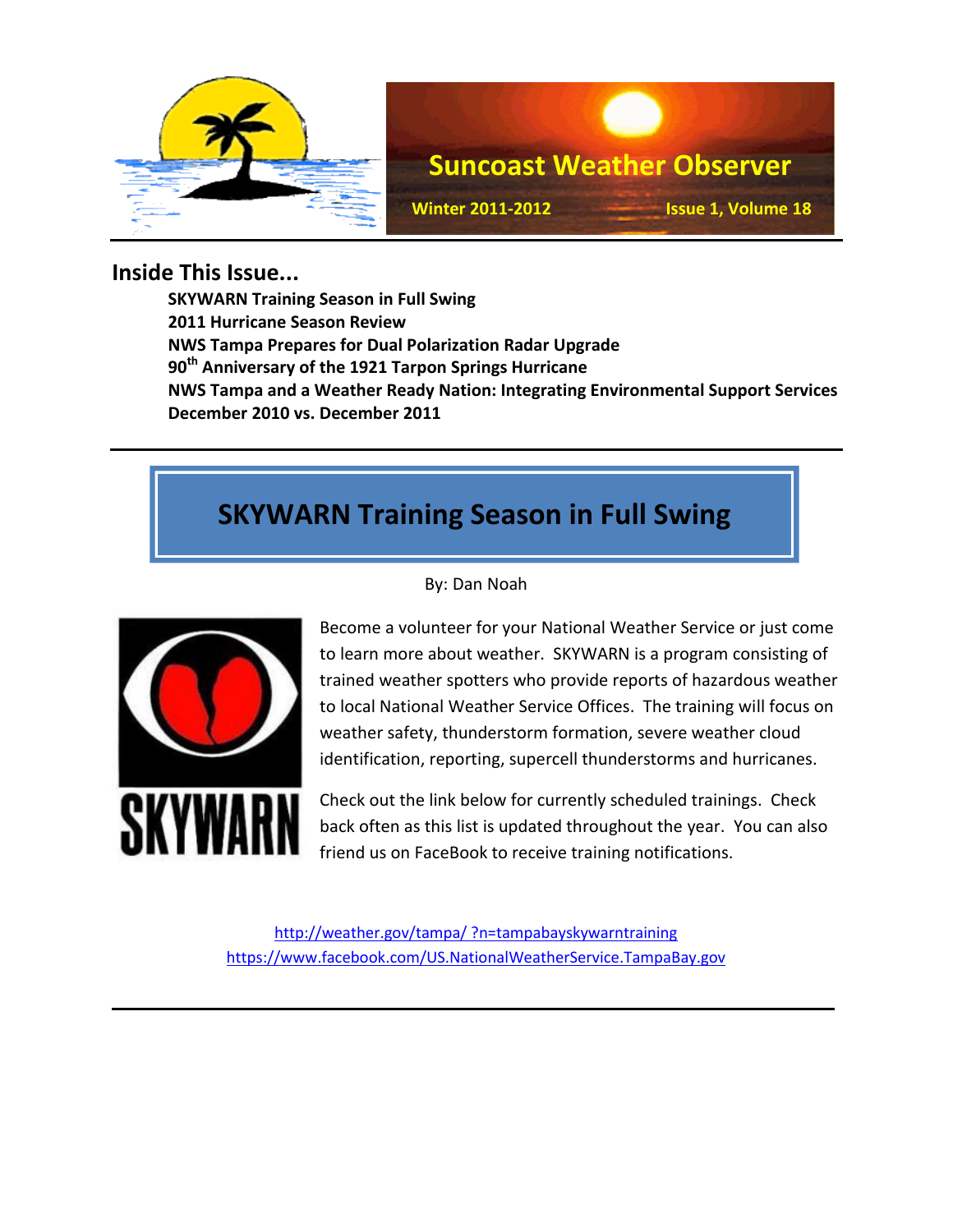### **2011 Hurricane Season Review**

By: Jennifer Colson

The 2011 hurricane season was an active one, but thankfully the Tampa Bay Area was kept in the clear. There were a total of 19 tropical storms this season, of which seven became hurricanes, including three major hurricanes. An average hurricane season will see eleven named storms and six hurricanes, including two major hurricanes (Category 3 or greater).

The 19 tropical storms that occurred ties for the third highest total (tied with 1887, 1995, and 2010) since records began in 1851. This year's totals include a post-storm upgrade of Tropical Storm Nate to a hurricane, and the addition of a short-lived unnamed tropical storm that formed in early September between Bermuda and Nova Scotia. This unnamed storm, along with several other weak, short-lived named storms, could have gone undetected without modern satellite technology. This season also marks a record sixth straight year without a major hurricane making landfall in the United States.

A preliminary map of the track of all of the tropical activity for the 2011 season is below. There were four tropical storms and two hurricanes that moved through the Gulf of Mexico. All of these storms remained in the western Gulf of Mexico. There were also two tropical storms and one major hurricane that caused some minor impacts to the southeastern Florida coast as they lifted north of that area.

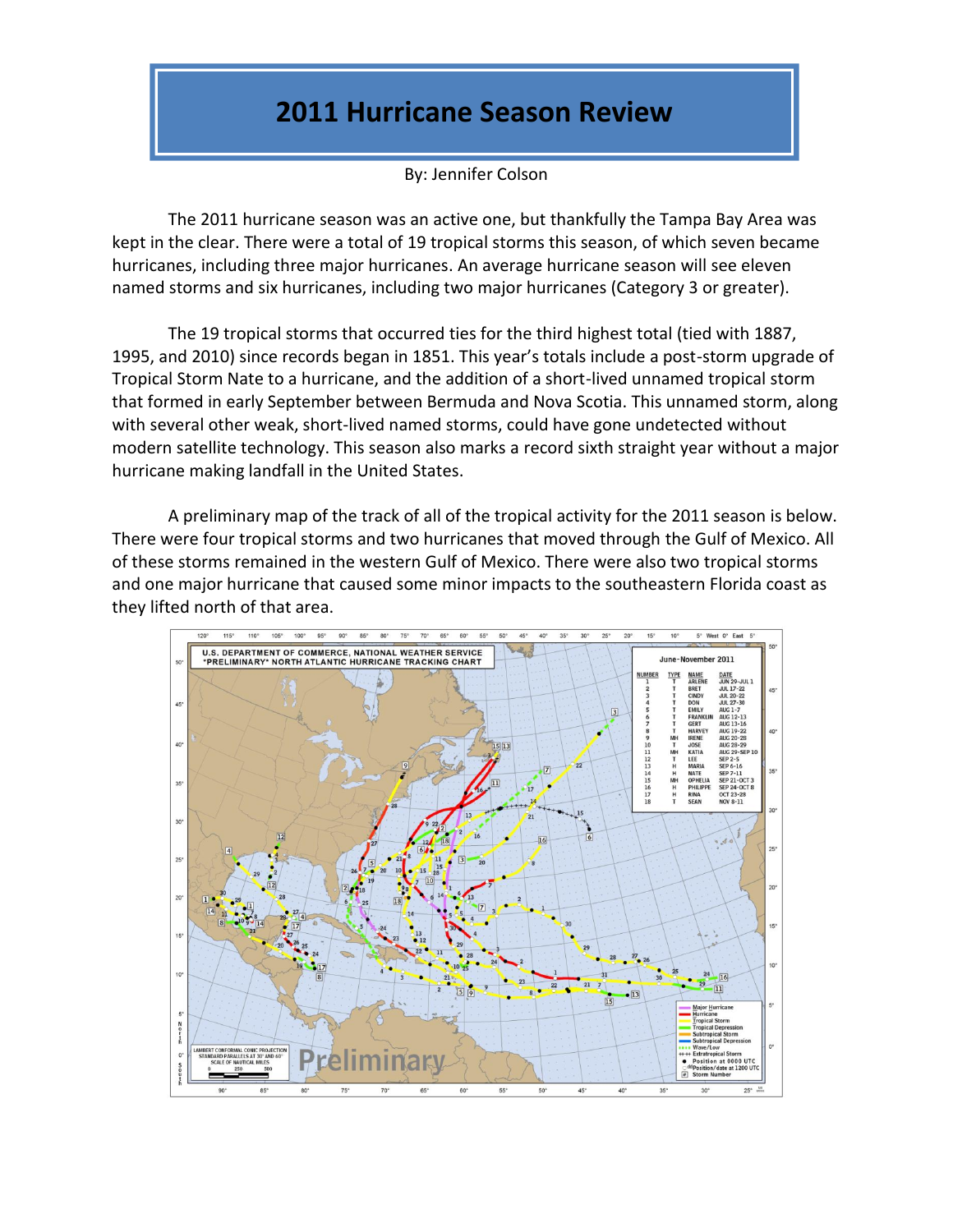The major hurricane to pass near southeast Florida, Hurricane Irene, was the only storm to make landfall in the United States since 2008. Irene strengthened to a major hurricane on August  $24<sup>th</sup>$  over the southern Bahamas, and as it turned north just to the east of the state on the 25<sup>th</sup> and 26<sup>th</sup> it gradually weakened back down to a category 2 storm. Irene then made landfall on the  $27<sup>th</sup>$  near Cape Lookout, North Carolina as a category 1 storm and continued north moving through several New England states before becoming extra tropical on the 28<sup>th</sup>. Irene caused 41 fatalities in the U.S. alone, with more than half of those due to rainfall-induced flooding.

Here are some Inland Flooding safety tips, good information for both hurricanes and other rainfall-induced flooding:

- Determine ahead of time whether you live in a potential flood zone.
- **If advised to evacuate, do so immediately.**
- Be aware of streams, drainage channels, and areas known to flood so you or your evacuation routes are not cut off.
- Do not drive into water of unknown depth. Moving water can quickly sweep your vehicle away.
- Stay away from downed power lines.
- Restrict children from playing in flooded areas.

### **NWS Tampa Prepares for Dual Polarization Radar Upgrade**

#### By: Logan Johnson

Beginning February 27, 2012, the National Weather Service Tampa Bay area will begin the 2 week process of upgrading our radar to a Dual Polarization Radar. The WSR-88D system has been in place for 17 years at the office, and this will be the most significant upgrade since then. All NWS radar systems across the United States will receive this important upgrade during the multi-year installation, set to finish in 2013.

The current radar system works by emitting a horizontal pulse of energy that bounces off of things in the atmosphere like rain drops, snowflakes, or hail stones. The new dual polarization system is different, because it emits horizontal and vertical pulses. This second pulse will allow for meteorologists to study the insides of storms like never before. Several new radar products will now be available, as well as enhancements to ones we're already familiar with, making many of them more accurate than before.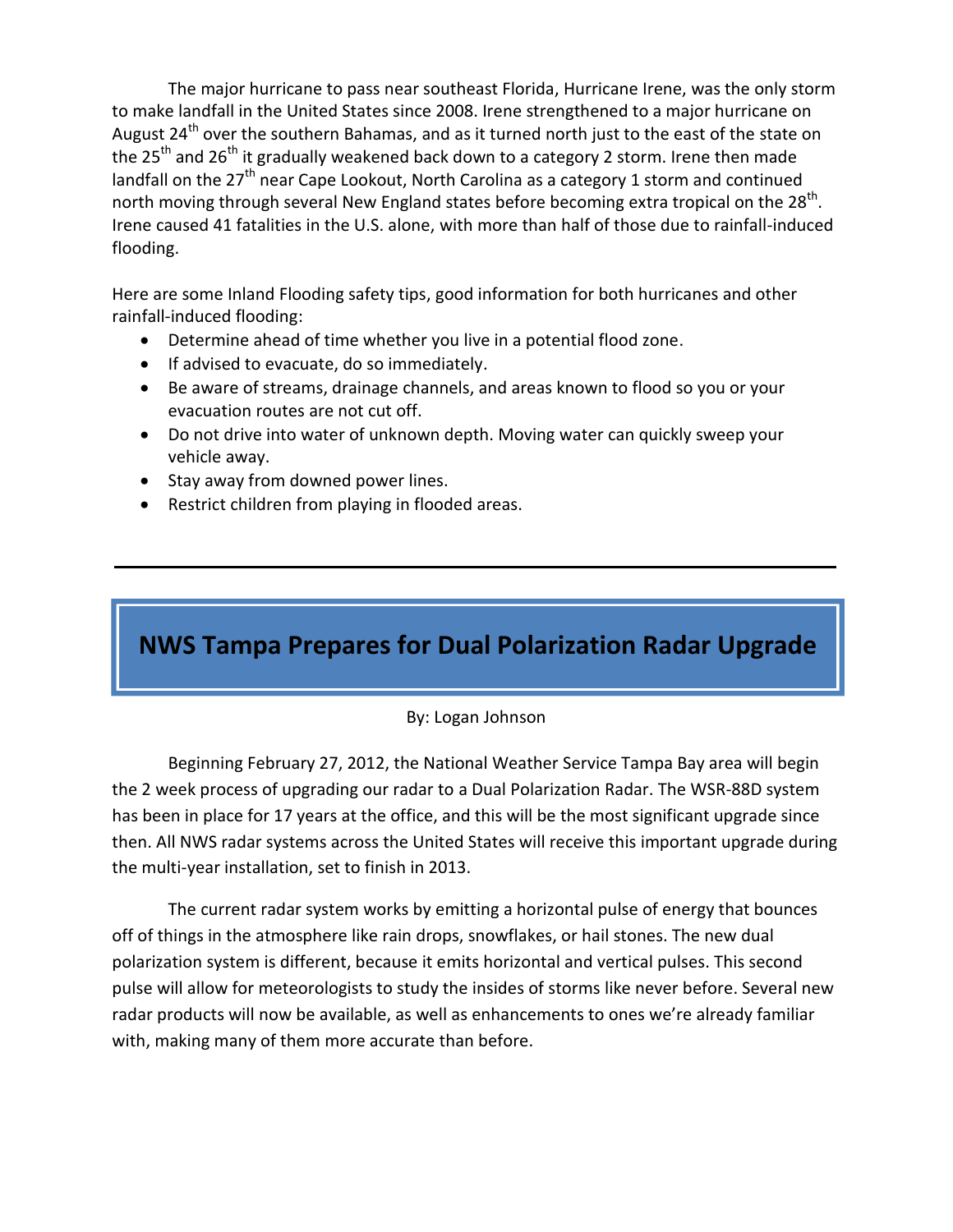

The greatest service improvements are expected to be from improved estimation of rainfall, increased detection of hail and areas of heavy rain, and more accurate data on precipitation types. The end results will be for an enhancement to warnings for severe weather and flash flooding, while aviation users will find aircraft icing conditions more easily detected with the new system. This will be due in part to the new system facilitating better identification of the melting layer in storms.

Technicians will take the radar offline at the Tampa Bay Area forecast office on Monday, February 27. The system will be completely out of service for two weeks during the installation and upgrade procedure. During that time, your local NWS meteorologists will continue to utilize radar data from surrounding weather service offices and FAA radar systems to provide critical services to the residents of west central and southwest Florida. Your spotter reports will be extra important during this time, and we encourage everyone who reports weather conditions to the office to keep an eye to the sky in late February and early March.

Further information will be coming from the NWS Tampa Bay area office as the date approaches. All of the adjacent offices in Florida will be receiving this upgrade during the year, and most of them will do so during the first three months of this year.

Visit our informational Dual Polarization website at: <http://www.srh.noaa.gov/tbw/?n=tampabaydualpol>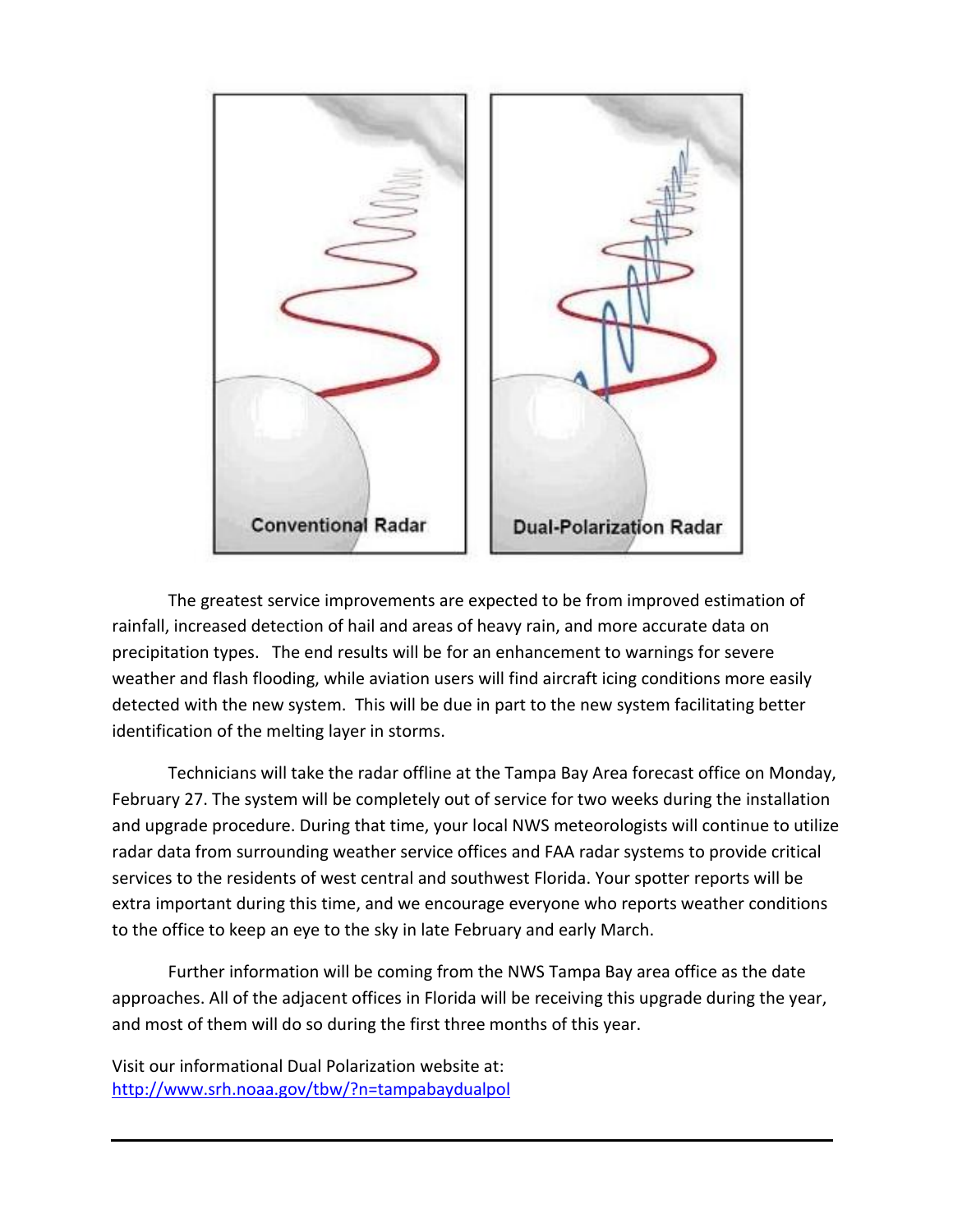# **90th Anniversary of the 1921 Tarpon Springs Hurricane**

#### By: Jennifer Colson

On October 25<sup>th</sup>, the National Weather Service Tampa commemorated the  $90<sup>th</sup>$ anniversary of the 1921 hurricane that made landfall in Tarpon Springs. This category 3 storm caused 8 fatalities and an estimated \$5 million (more than \$60 million today when adjusted for inflation) across the Tampa Bay area. The citrus industry was hit hard by the storm, destroying entire crop fields, and numerous ships were destroyed as the storm surge smashed the vessels against the docks. The powerful winds also reduced several structures to rubble along the coast in Palmetto Beach, Edgewater Park, and the Hendry Knight Channel.





The population across the Tampa Bay area has grown by near 2,000% since this storm and become highly urbanized. Imagine the devastation that a similar storm could do today. It is very important that all Florida residents make sure to take proper precautions before, during, and after hurricane season to ensure their personal safety, as well as mitigate property damage as much as possible. Please visit the following website for more information about the 1921 hurricane and general hurricane information. There is also a video about the 1921 hurricane, produced locally here at the National Weather Service Tampa.

[http://www.srh.noaa.gov/tbw/?n=tampabay1921hurricane#](http://www.srh.noaa.gov/tbw/?n=tampabay1921hurricane)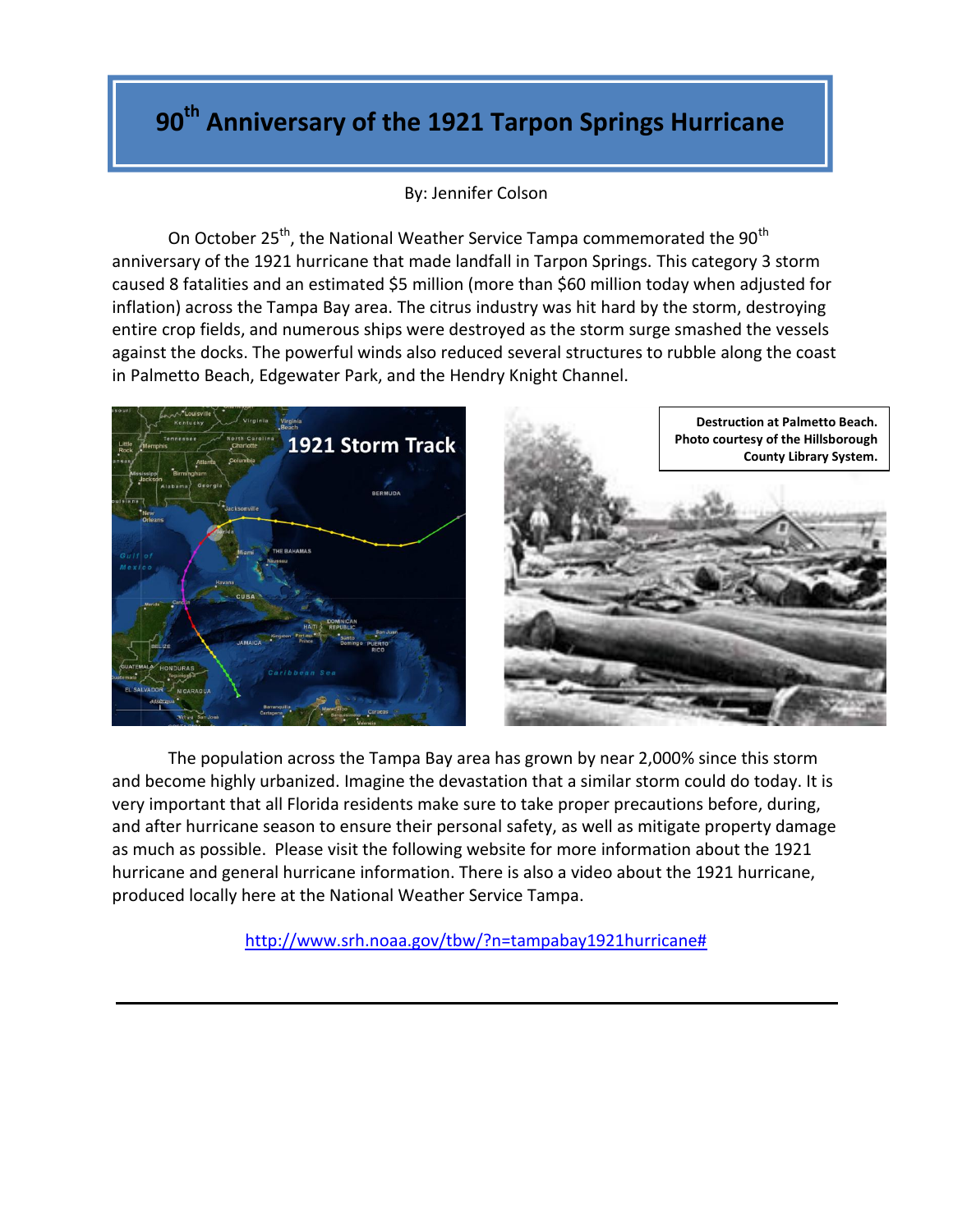## **NWS Tampa and a Weather Ready Nation: Integrating Environmental Support Services**

#### By: Mike Gittinger

 In the past decade we have seen devastating natural disasters rock the United States. Most recently, in April of 2011, two historic tornado outbreaks occurred across the southern United States, killing a stunning total of 384 residents. By the end of 2011, 1748 tornadoes had killed 546 residents. These high death tolls occurred despite excellent forecast and warnings issued by the various NWS Offices. This prompted the leaders of the NWS to question, "What more can we do?" What they came up with was the Weather Ready Nation initiative.

 The Weather Ready Nation (WRN) initiative builds on ongoing efforts by the NWS forecast offices to provide increased Decision Support Services for local emergency management officials and the general public during extreme and dangerous weather events. As part of this movement, the NWS will also continue to explore new products and services in support of weather critical events such as HAZMAT incidents, wildfires, and even large outdoor events where the public can quickly be placed in harm's way by rapidly changing hazardous weather conditions. In support of the WRN initiative, several NWS pilot projects have been established at various locations across the nation in order to explore new concepts, products and services. The NWS Tampa Office was chosen to host one of these pilot projects – Integrating Environmental Support Services.

 The goal of the pilot project will be to explore additional services that promote healthy ecosystems and environmental sustainability efforts. The pilot team will collaborate with local, state and regional agencies to identify service requirements and engage opportunities for research and new service implementation. In addition, the team will lead

initiatives in environmental decision and ecological support activities while assisting in the development and implementation of services on a multiagency level. Harmful algae blooms, fish and wildlife kills, and ocean dead zones are just some of the ecological issues facing this country that have a strong connection to the weather. This pilot is designed to improve collaboration between scientists working to mitigate these issues and the NWS.

 In order to accomplish the mission described above, three new positions called Emergency Response Meteorologists (or ER Met) were filled. In recruiting for these specialized positions, the Tampa Bay Meteorologist-in-Charge, Brian LaMarre, led a committee of experts to review, interview and select top talent for the new assignments. The committee included Tracy Rouleau, management analyst and ecological forecasting subject matter expert from NWS Headquarters, along with Warning Coordination Meteorologist Dan Noah and Science and Operations Officer Charlie Paxton, both from the NWS Tampa Office. The candidates chosen to fill these ER Met positions were Todd Barron, Rick Davis and Mike Gittinger. This team collectively has over 30 years of experience in the NWS, with most of the time spent in coastal locations. This will be an office-wide effort to expand on the top-notch Decision Support Services already performed by the NWS Tampa Office.

 Many concepts and services prototyped at each pilot project, including the NWS Tampa Office, will spread across the NWS. These are exciting times as these pilot projects will play a major role in shaping the future of the NWS while working toward the goal of a truly Weather Ready Nation.

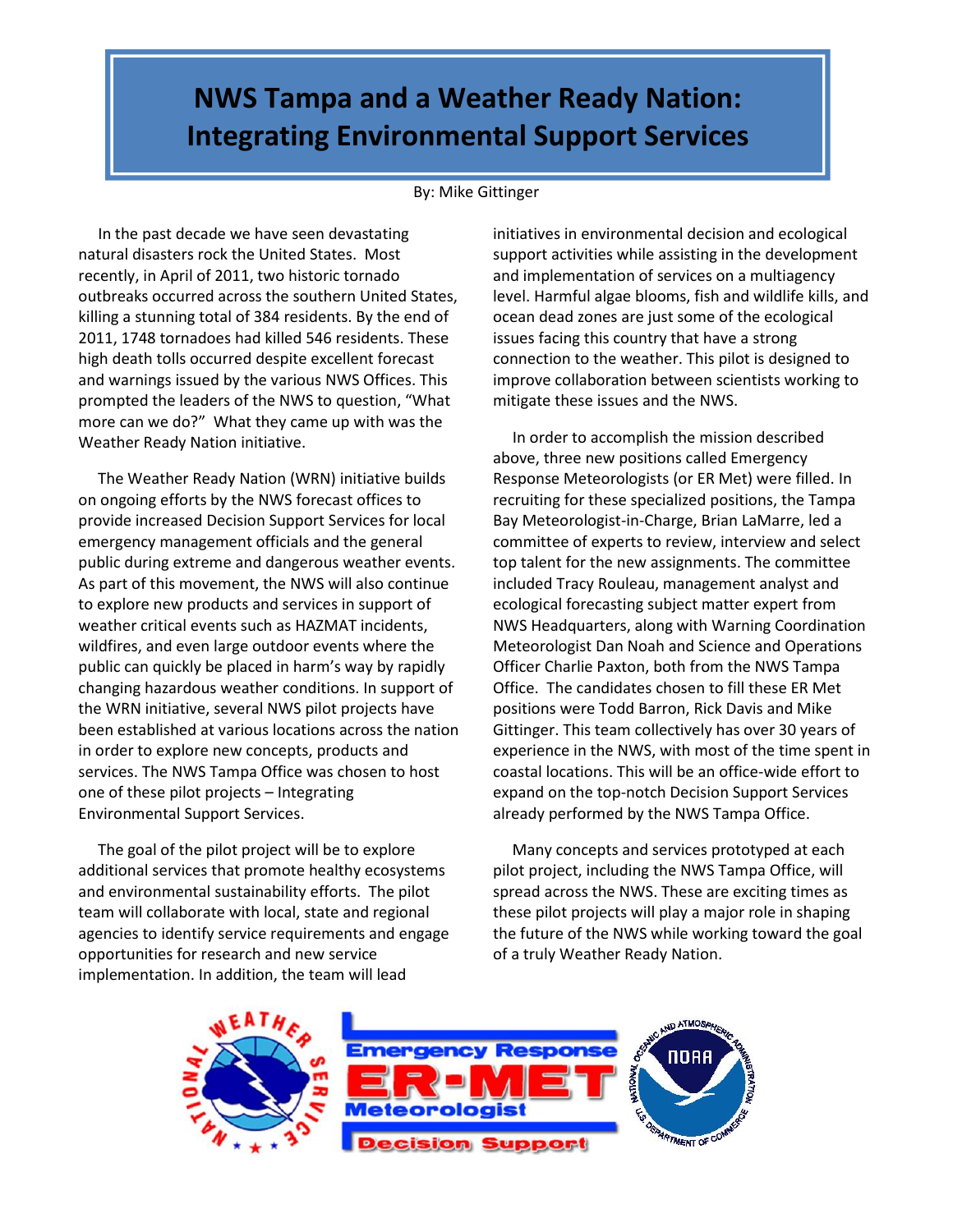# **December 2010 vs. December 2011**

#### By: Paul Close

What a difference a year makes! December 2010 was the coldest on record across almost all of West Central and Southwest Florida (see Table 1), but one year later December 2011 saw some spots end up in the top ten warmest. So what changed? Both years we were in a La Niña pattern in the tropical Pacific Ocean, but what changed was the Arctic Oscillation (AO). The AO is a rather short term change usually on the order of a few days to a few weeks, compared to El Niño/La Niña which last for months, sometimes years when it comes to La Niña. During the winter months (December/January/February) the negative phase allows cold air to plunge into the Midwestern/Eastern United States and Western Europe, and storms bring rain to the Mediterranean. The positive phase brings the opposite conditions, steering ocean storms farther north and bringing wetter weather to Alaska, Scotland, and Scandinavia and drier conditions to areas such as California, Spain and the Middle East. This correlation during the winter months can be seen in the images below:



So if we take a look at the daily Arctic Oscillation index for November and December of 2010 and 2011 below we see that both start out pretty similar. However, during the middle of November 2010 the AO dropped into the negative phase and for the most part remained there through December 2010 while during the same time in 2011 it stayed in the positive phase.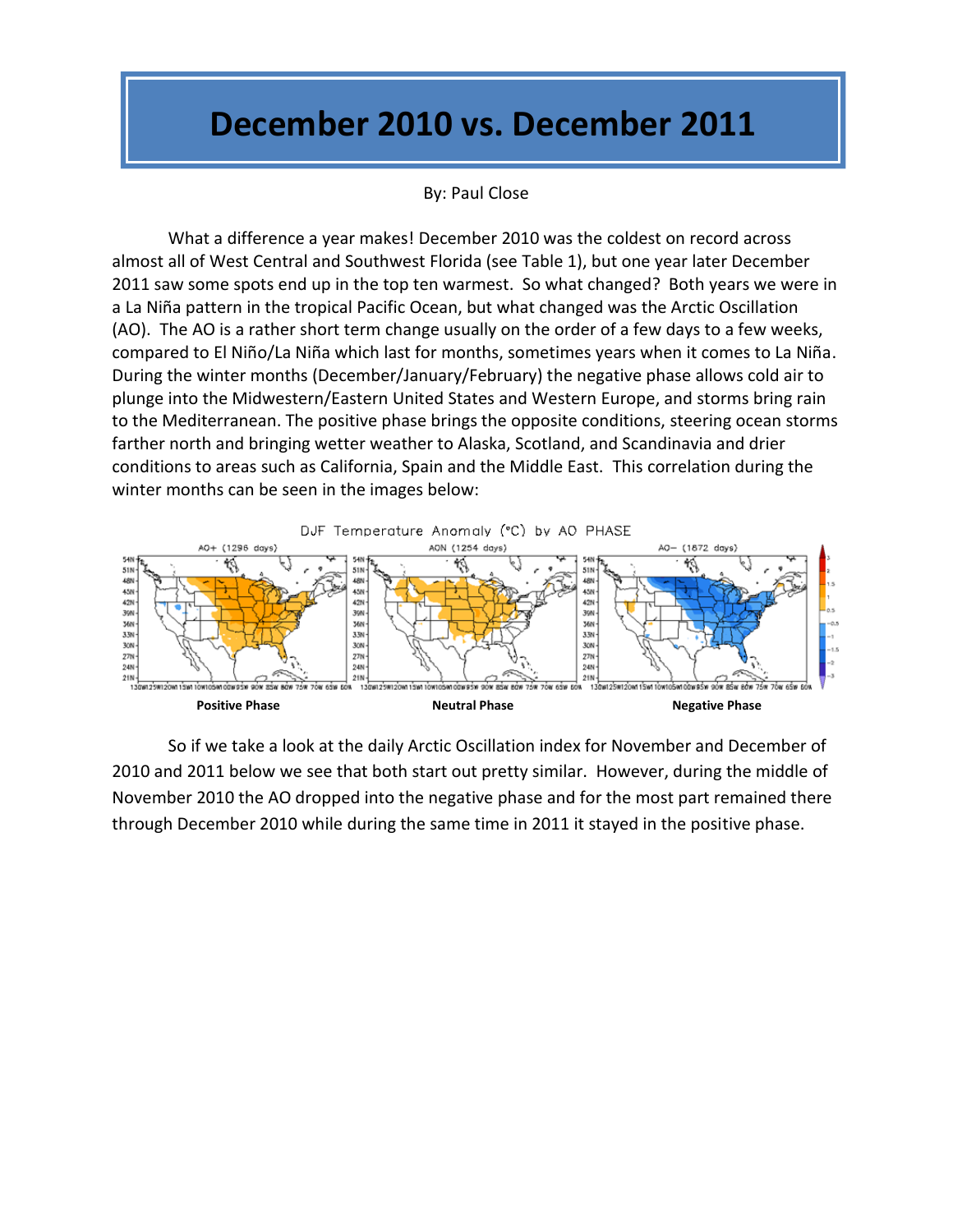

Thanks to this phase difference, the average temperatures during December 2011 were 11 to 15 degrees warmer than December 2010 as seen in the table below:

|                               |                   | <b>December</b>            |      | <b>Difference</b> | 1981-2010          | Year           |
|-------------------------------|-------------------|----------------------------|------|-------------------|--------------------|----------------|
|                               | <b>Site</b>       | <b>Average Temperature</b> |      | b/n 2010          | <b>Normal</b>      | <b>Records</b> |
| Location                      | <b>Identifier</b> | 2010                       | 2011 | & 2011            | <b>Temperature</b> | <b>Began</b>   |
| Arcadia                       | :ARCF1            | $51.5*$                    | 65.8 | 14.3              | 62.4               | 1899           |
| <b>Archbold Bio Stn</b>       | :ACHF1            | $52.1*$                    | 65.0 | 12.9              | 62.6               | 1969           |
| <b>Bartow</b>                 | :BARF1            | $53.5+$                    | 65.5 | 12.0              | 63.7               | 1892           |
| <b>Brooksville Chin Hill</b>  | :BROF1            | $52.0*$                    | 64.9 | 12.9              | 62.3               | 1892           |
| <b>Chiefland 5 SE</b>         | :CHIF1            | $47.7*$                    | 59.6 | 11.9              | 56.3               | 1956           |
| Fort Myers/Page Field         | :FMY              | $56.7*$                    | 69.8 | 13.1              | 66.5               | 1902           |
| <b>Inverness 3 SE</b>         | :INVF1            | $47.5*$                    | 61.4 | 13.9              | 58.7               | 1948           |
| Lakeland Linder Field         | :LIDF1            | $53.2*$                    | 65.7 | 12.5              | 62.9               | 1915           |
| <b>Mountain Lake</b>          | :LWLF1            | $53.0+$                    | 66.3 | 13.3              | 63.5               | 1935           |
| Myakka River State Park       | :MKCF1            | $53.0*$                    | 67.0 | 14.0              | 63.7               | 1956           |
| <b>Plant City</b>             | :PLCF1            | $53.2+$                    | 66.4 | 13.2              | 62.7               | 1892           |
| <b>Punta Gorda 4 ESE</b>      | :PNTF1            | $54.7*$                    | 67.3 | 12.6              | 65.4               | 1966           |
| Sarasota-Bradenton            | :SRQ              | $53.0*$                    | 67.5 | 14.5              | 63.5               | 1911           |
| <b>St Leo</b>                 | :STLF1            | $51.6*$                    | 64.0 | 12.4              | 62.7               | 1895           |
| <b>St Pete/Albert Whitted</b> | $:$ SP $G$        | $55.5*$                    | 67.2 | 11.7              | 64.1               | 1914           |
| <b>Tampa Intl Apt</b>         | :TPA              | $53.2*$                    | 67.5 | 14.3              | 63.1               | 1890           |
| <b>Tarpon Springs</b>         | :TRPF1            | $50.6*$                    | 65.1 | 14.5              | 62.0               | 1892           |
| Venice                        | :VNCF1            | $55.1*$                    | 69.1 | 14.0              | 64.0               | 1955           |
| Wauchula 2 N                  | :WAUF1            | $50.7*$                    | 63.6 | 12.9              | 63.7               | 1933           |
| <b>Winter Haven</b>           | :WHNF1            | $52.5*$                    | 66.4 | 13.9              | 63.1               | 1941           |

\* Coldest December On Record

+ Second Coldest December On Record Behind 1935